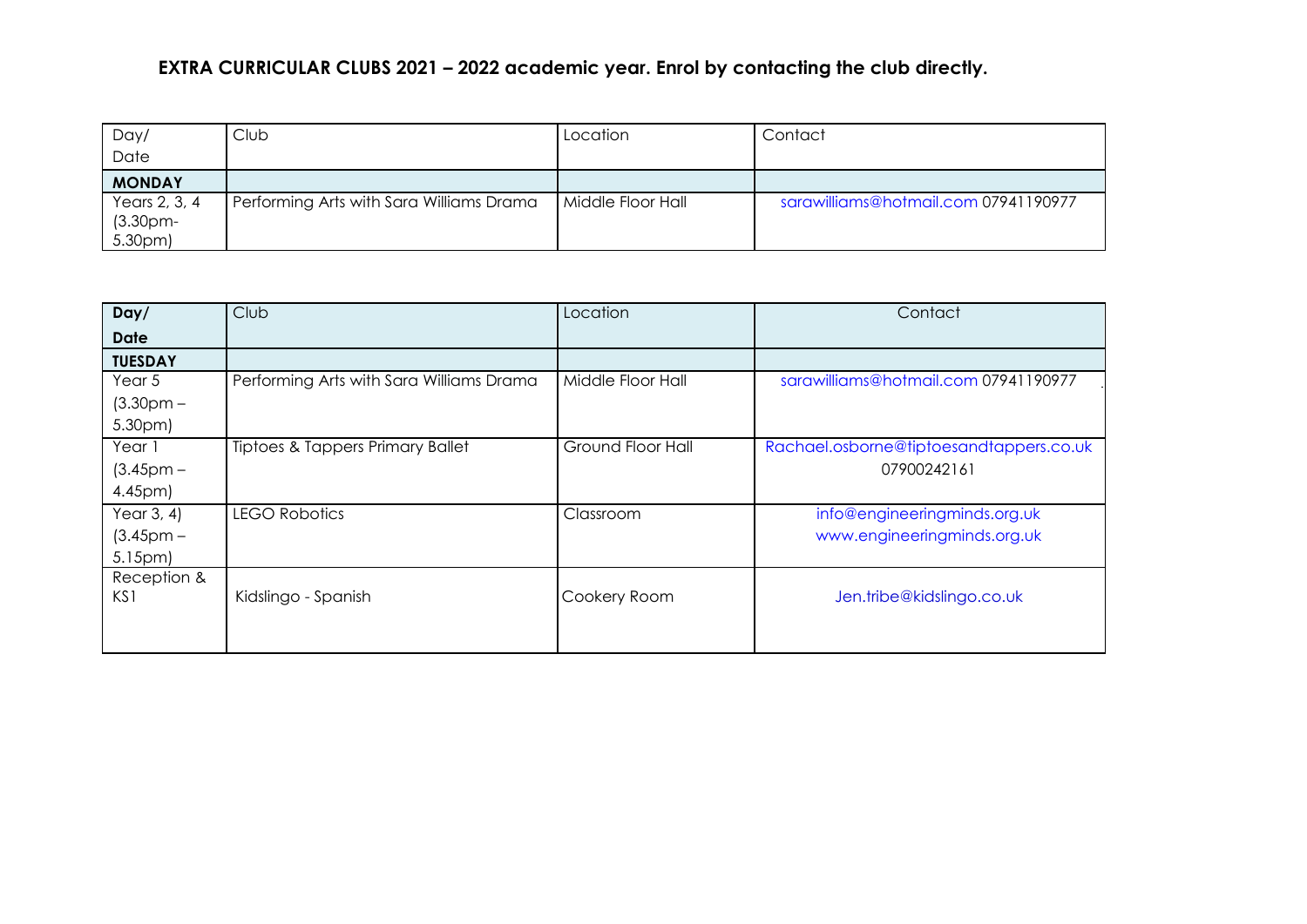| Day/             | Club                                     | Location          | Contact                                 |
|------------------|------------------------------------------|-------------------|-----------------------------------------|
| <b>Date</b>      |                                          |                   |                                         |
| <b>WEDNESDAY</b> |                                          |                   |                                         |
| Years 3, 4       | Tiptoes & Tappers Pre Primary Ballet     | Ground Floor Hall | Rachael.osborne@tiptoesandtappers.co.uk |
| $(3.45pm -$      |                                          |                   | 07900242161                             |
| 6pm)             |                                          |                   |                                         |
| Year 1           | Performing Arts with Sara Williams Drama | Middle Floor Hall | sarawilliams@hotmail.com 07941190977    |
| $(3.30pm -$      |                                          |                   |                                         |
| 5pm)             |                                          |                   |                                         |
| Year             | Performing Arts with Sara Williams Drama | Cookery Room      | sarawilliams@hotmail.com 07941190977    |
| Reception        |                                          |                   |                                         |
| Year $3, 4$      | Cricket                                  | Main Playground   | Len Sales lensale5_2k@yahoo.com         |
|                  |                                          |                   | 07814004396                             |